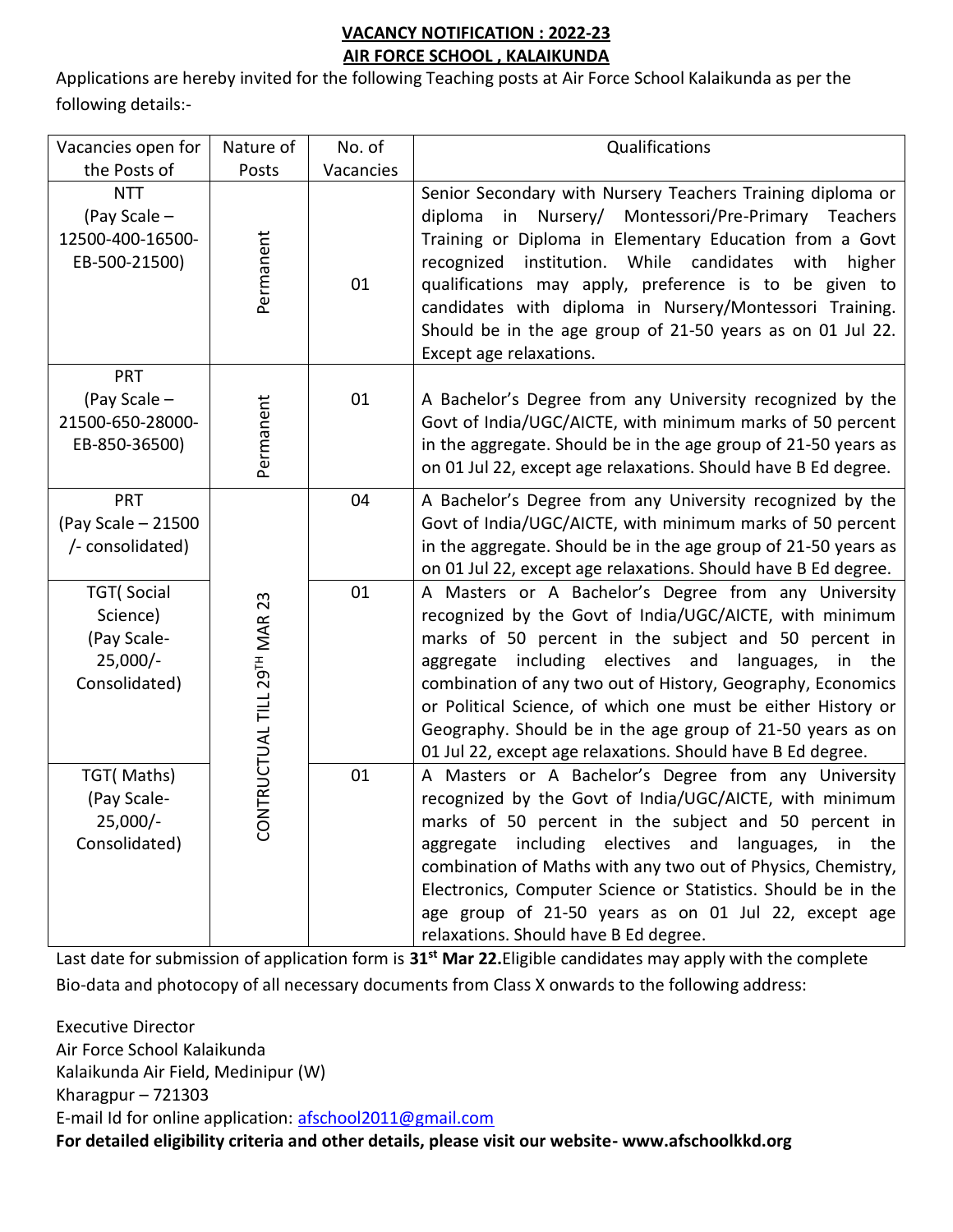### 1. **Eligibility conditions:**

#### **NURSERY TRAINED TEACHERS**

### **a. Mandatory Qualification**

- i. Senior Secondary with Nursery Teachers Training diploma or diploma in Nursery/ Montessori/Pre-Primary Teachers Training from a Govt recognized institution. While candidates with higher qualifications may apply, preference is to be given to candidates with diploma in Nursery/Montessori Training.
- ii.Should be in the age group of 21 to 50 years as on 01 July of the academic year in which the post is being filled.
- iii.Women candidates and physically challenged candidates will be given age relaxation up to a maximum of five years.
- iv.Ex-servicemen candidates who have put in not less than six months of continuous service in the Army, Navy or the Air Force shall be allowed to deduct the period of such service from their actual age and if the resultant age does not exceed the maximum age limit prescribed for the post by more than three years, they shall be deemed to have satisfied the condition regarding age limit. Such ex-servicemen candidates, if selected for the post, will also retire from the School as per rules of the society.
- v.Candidates with at least two years continuous service as a PGT/TGT/ PRT or three years as NTT in any Air Force School but presently not working in an Air Force School will be given age relaxation up to the extent of such service rendered in AF School.
- vi.Should be able to read, write and communicate fluently in English.

## **b. Desirable Qualifications ( Due weightage to be given during selection)**

- i. Basic knowledge of computer applications, especially MS Office.
- ii. Should be able to read/write/communicate in Hindi.

iii. Experience in art, craft, cartoon, puppet making, music, dance etc.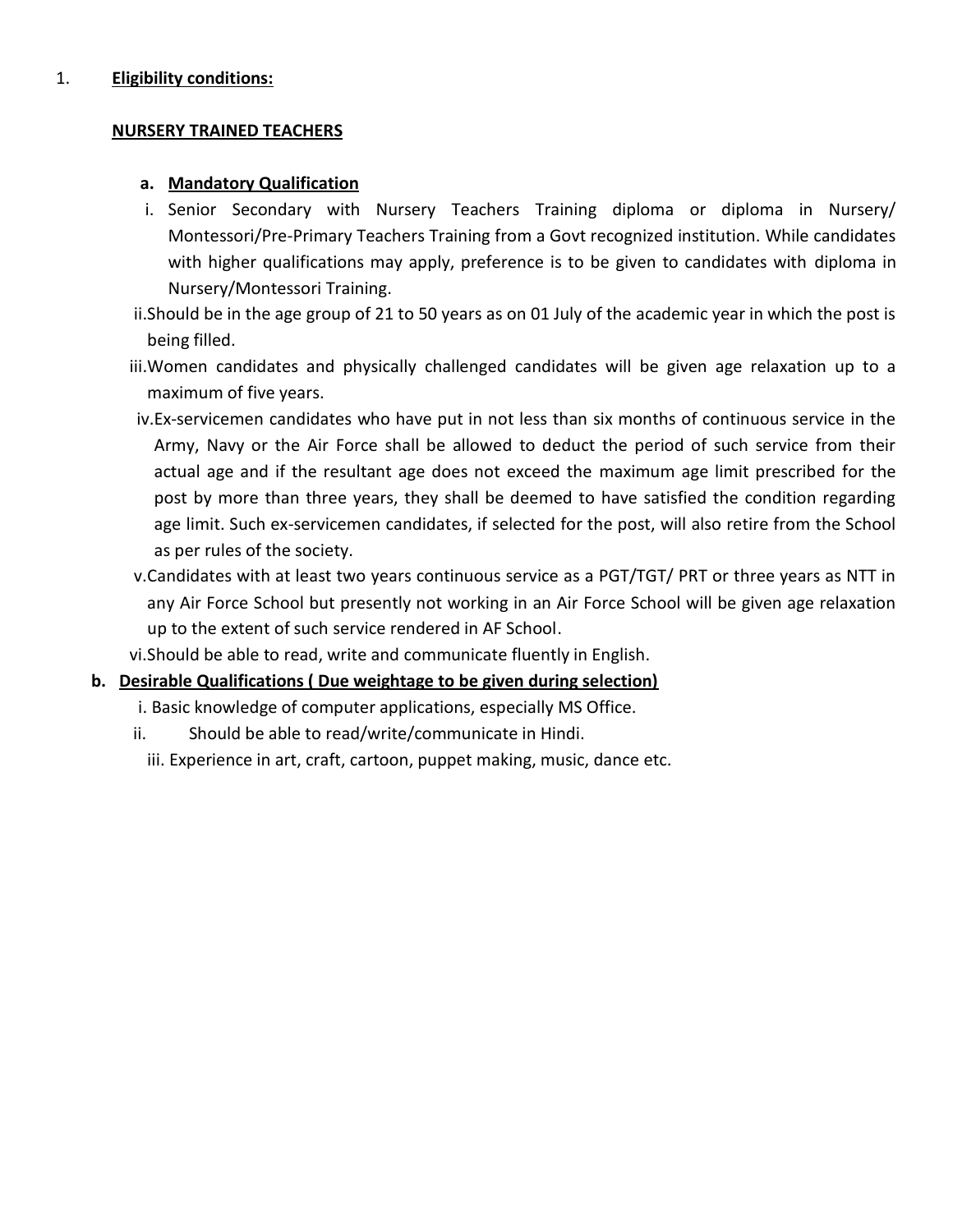#### **PRIMARY TEACHERS**

### **a. Mandatory Qualifications:**

- i.A Bachelor's Degree from any University recognized by the Govt of India/UGC/AICTE, with a minimum mark of 50 percent in the aggregate.
- ii.A Bachelor of Education Degree or its equivalent from a college/ University recognized by Govt of India/AICTE/UGC/ National Council of Teachers Education.
- iii.Should be in the age group of 21 to 50 years as on 01 July of the academic year in which the post is being filled.
- iv.Women candidates and physically challenged candidates will be given age relaxation up to a maximum of five years.
- v.Ex-servicemen candidates who have put in not less than six months of continuous service in the Army, Navy or the Air Force shall be allowed to deduct the period of such service from their actual age and if the resultant age does not exceed the maximum age limit prescribed for the post by more than three years, they shall be deemed to have satisfied the condition regarding age limit. Such ex-servicemen candidates, if selected for the post, will also retire from the School as per rules of the society.
- vi.Candidates with at least two years continuous service as a PGT/TGT or three years as a PRT/NTT in any Air Force School but presently not working in an Air Force School will be given age relaxation up to the extent of such service rendered in AF School.
- vii.Should be able to read, write and communicate fluently in English.

## **b. Desirable Qualifications ( Due weightage to be given during selection)**

- i.Knowledge of computer applications, especially MS Office.
- ii.Ability to read/write/communicate in Hindi.
- iii.CTET/STET qualified candidates will be given additional weightage during selection.